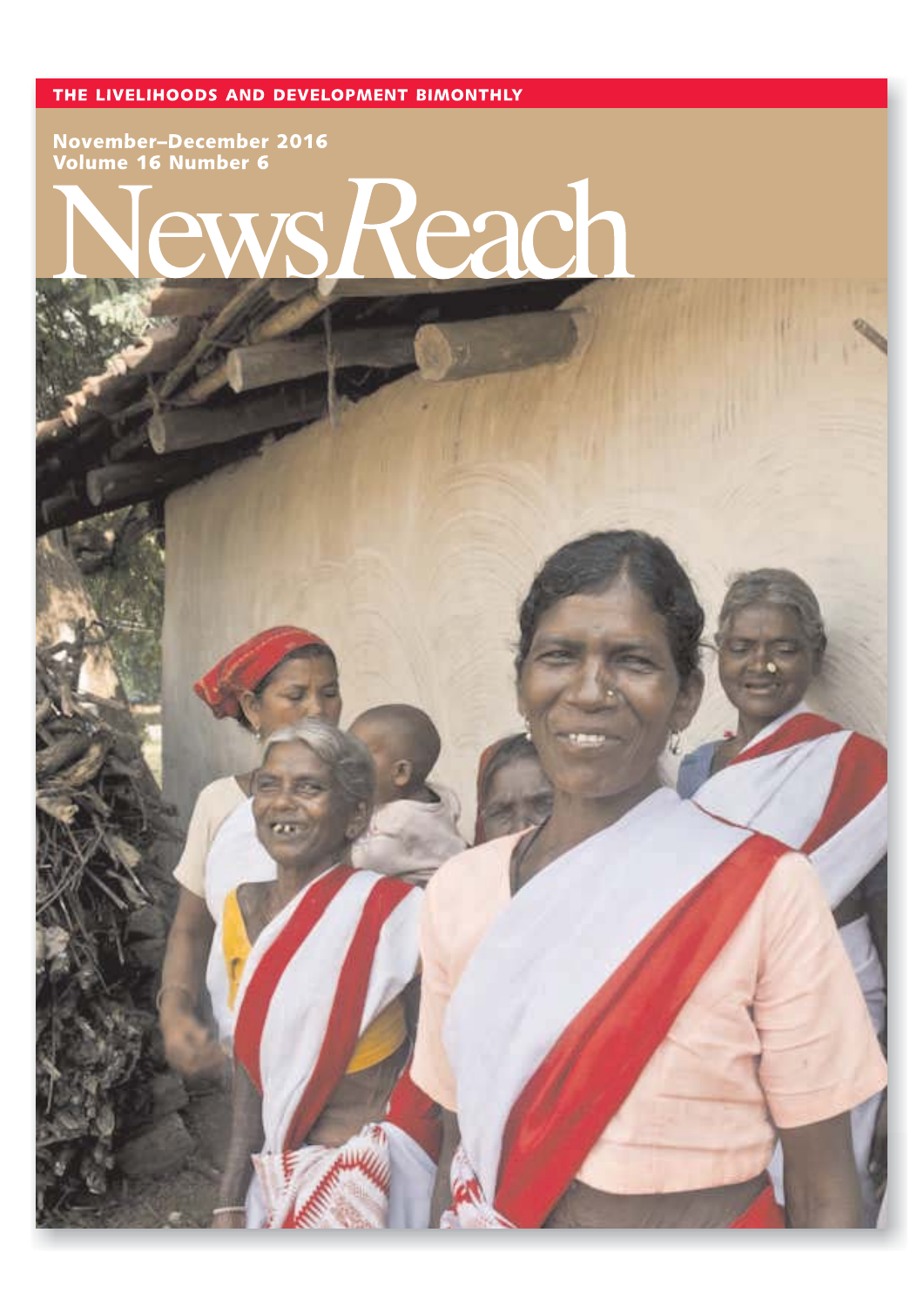# Swachh Gaon Kalwari: Community Engagement for a Clean Village

## **DEBIKA GOSWAMI AND VIKAS JHA**

**"Improving sanitation facilities and making them sustainable means changing behaviour. Helping people to understand the importance of toilets can inspire them to invest their time and resources in upgrading these facilities and taking care of them. The benefits of a toilet are not only health-related—the pride, dignity and convenience that they bring are usually more important in convincing people to use them."**

> According to the 2011 Census report, less than half of the Indian homes have toilets. The 2012 National Sample Survey Office records reinforce this abysmal state of sanitation in India, reporting that only 32 per cent of rural households in India have toilets. There are glaring exceptions as well; for example, in Kalwari village of the Tauru block in Nuh (erstwhile Mewat) district of Haryana, the villagers have worked hard to create sustainable sanitation practices. Almost 90 per cent of the Kalwari households have constructed toilets, and the village has almost no open defecation. The village has proper drainage and garbage disposal systems for waste management. The residents of Kalwari have taken great strides toward their goal of leading healthy and dignified lives by achieving these sanitation successes. This village, just like thousands of other villages in India, once struggled with the sanitation issue but now serves as an example of how to create swachh gaons (clean villages).

# **KALWARI GAON**

The village of Kalwari, as per the 2011 Census, has 519 resident families with a population of 2,751 (1,462 men and 1,289 women). The village is located on the border of Nuh and Gurugram (erstwhile Gurgaon) districts, 24 km north of the district headquarters in Nuh block and 8 km from the Tauru block headquarters. Kalwari has four *anganwadi* centres and two government schools. The overall literacy rate of the village is 78.38 per cent, 89.31 per cent (men) and 65.99 per cent (women). Agriculture is the primary occupation in the village. The majority of young people are keen to work with the government.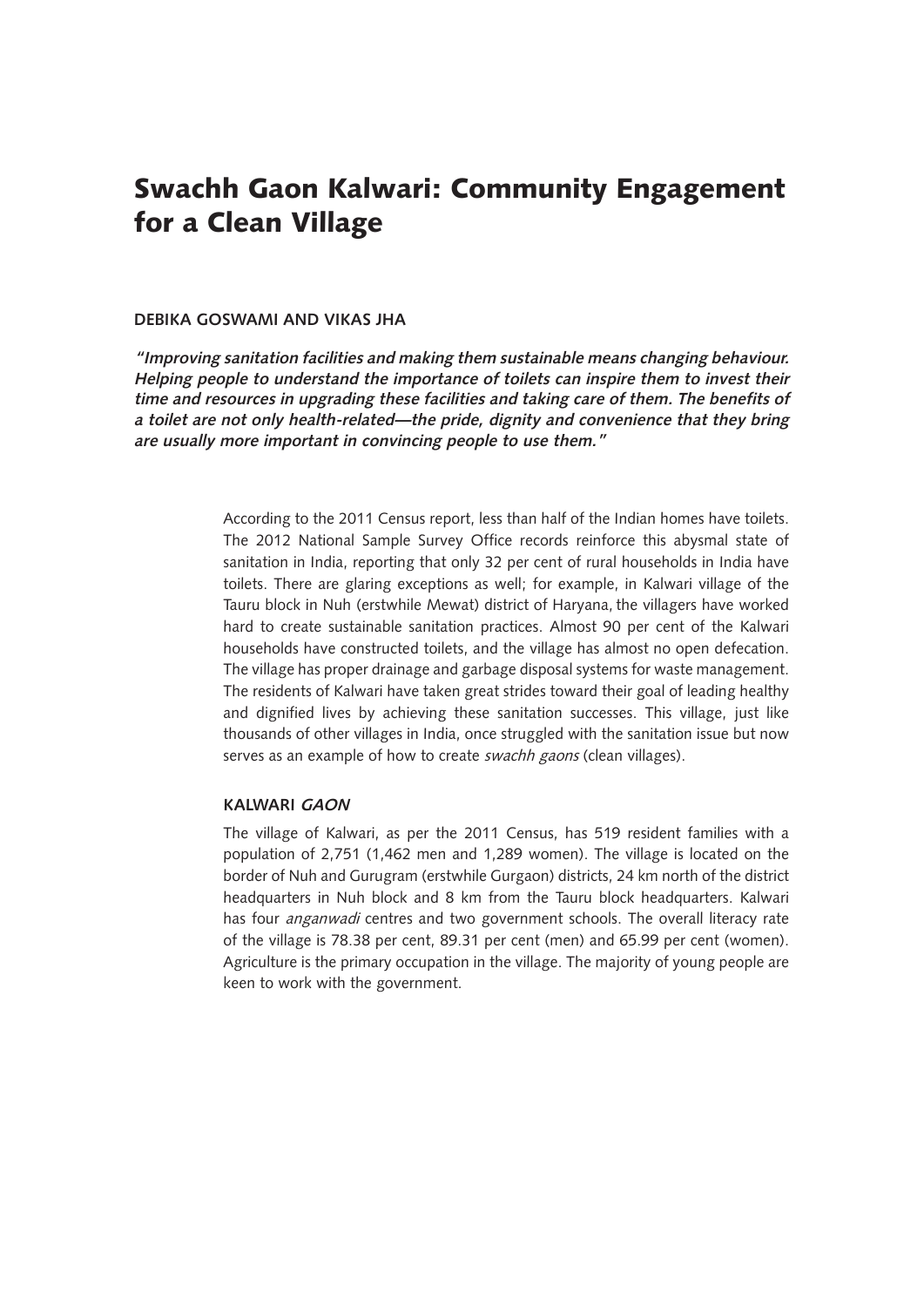A study of Kalwari was undertaken in January 2016 by the Sehgal Foundation. The non-profit organization's work in Nuh district since 1999 has focussed on water management, agricultural development and promoting good rural governance. Through its 'Good Rural Governance'

Sustainability through community engagement has become a mantra for Swachh Gaon in recent years, after the earlier top-led and constructionoriented attempts to improve sanitation failed to motivate the people.

programme, the Sehgal Foundation has used a community-led, interactive approach to create conditions for a more active civic engagement among poor rural citizens and to strengthen the capacities of the local government to be more accountable and effective. With this approach in mind, the methodology followed in this study of change in Kalwari, where the Sehgal Foundation has been working for approximately five years, included (i) discussions with several social groups and village-level institutions (ii) interviews with key community leaders, the sarpanch, and other *panchayat* members, and teachers, and (iii) a 'transect walk' of the village with the community leaders.

# **THE STATUS OF SANITATION IN KALWARI**

Sustainability through community engagement has become a mantra for Swachh Gaon in recent years, after the earlier top-led and construction-oriented attempts to improve sanitation failed to motivate the people. Factors critical for sustained sanitationbehaviour changes include the involvement of communities and public institutions and increased public awareness about the benefits of changing sanitation-behaviour. This study focusses on the construction of sanitation facilities, and on their maintenance and usage by the community. Checks on sanitation

facilities examined personal hygiene, use of functional toilets, availability of water and proper waste management. The research team conducted the checks at the following locations in Kalwari: (1) individual households, (2) anganwadi centres and (3) schools.

#### **INDIVIDUAL HOUSEHOLD SANITATION**

Good personal and food hygiene, the consumption of safe drinking water, and the proper disposal of human excreta are the major factors that can improve the quality of individual household-level sanitation.

The drive for the construction of individual household latrines in Kalwari began with the Total Sanitation Campaign (TSC) that was launched in 1999. Although many toilets were constructed under TSC, their use remained limited due to lack of public awareness about the ill-effects of open defecation. Community meetings and training programmes by villagelevel institutions such as the *gram panchayat* (village council) and the Village Health, Sanitation and Nutrition Committee, and awareness-generation programmes on radio and television inspired the villagers to bring about change. As a result, toilet construction in the village increased significantly. Ninety per cent of households built new toilets under the Nirmal Bharat Abhiyan (Clean India Campaign) in 2012–13, and the villagers gradually incorporated hygienic practices into their daily lives. They now regularly wash their hands before cooking, eating and after using the toilet. Cooked food is usually kept covered, and kitchen sheds are regularly cleaned after meal preparation. Most of the single-pit toilets, as was evident in the transect walk, are cleaned regularly and the water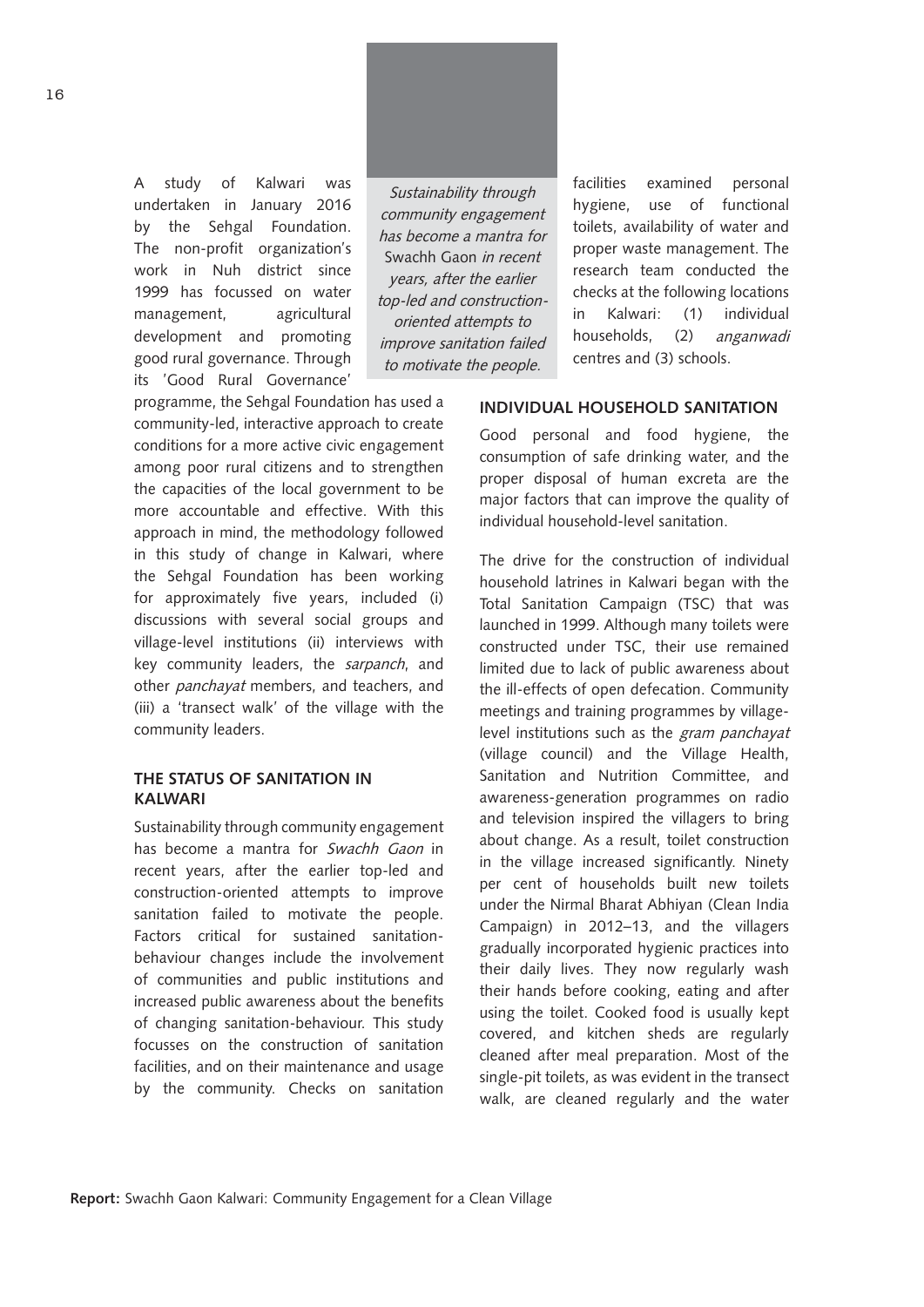supply is supplemented with the use of submersible water pumps. Scavenging work, such as the removal of human waste from pit latrines, is systematically carried out with the help of a machine.

#### **SCHOOL SANITATION**

The two government schools of Kalwari have separate toilets for boys, girls, people with disabilities and the staff. The toilets are regularly used by the students as well as the teachers. The sweeper appointed by the school authorities maintains the toilets and the overall school campus. The cooks maintain the kitchen where they prepare the mid-day meals. The schools have clean water tanks, hand pumps and submersible water pumps. During the school visit, students were seen washing their hands and plates before collecting their mid-day meals. Wall paintings and posters on hygienic practices were not found in the schools, but the students said that the Physical Training teacher checks their nails, dress and general cleanliness every day before school. The teachers interact periodically with the students and discuss the importance of hygiene and the connection between hygienic practices and physical fitness.

#### **ANGANWADI SANITATION**

Two of the four *anganwadi* centres in Kalwari are located on school campuses. An anganwadi 'worker' is in charge of the centre's activities and an anganwadi 'helper' is responsible for the overall cleanliness of the centre. The helper cleans the rooms, the kitchen area and the toilets. Two centres share the school toilets and water supply. The centres outside the school campus have access to water from handpumps that the gram panchayat has installed nearby. One of the anganwadi centres had a

The teachers interact periodically with the students and discuss the importance of hygiene and the connection between hygienic practices and physical fitness

poster display on 'good hygiene practices'. Children in another centre said that, in addition to general pre-school education, the anganwadi worker, sometimes, gives them lessons on hygienic practices.

#### **AVAILABILITY OF WATER**

Regular availability of water for drinking and other daily use is a key indicator of sustainable sanitation. In the village of Kalwari, the gram panchayat had 25 hand-pumps installed for the supply of safe drinking water. In addition, seven government water supply connections were installed by the Public Health Engineering Department (PHED) to maintain an adequate supply of water in the village. During the transect walk, researchers noted that approximately 40 per cent of the households had submersible water pumps to ensure a reliable water supply.

#### **WASTE MANAGEMENT**

A suitable waste management system is essential for good health and dignified living. In Kalwari, solid waste, including animal waste, at the household and community levels, is disposed of in individual pits located outside the village. This waste is converted into compost and used later in their agricultural fields. Households that do not use the waste compost can sell it. Liquid waste from households and the rest of the village flows through concrete drains to a common water body. The village submitted a proposal to build a water treatment plant to process the liquid waste, which PHED is considering. In 2014, the gram panchayat selected a space about 500 m away from the village as a waste disposal complex for solid waste. The villagers expect it to be functional in 2016. Due to the solid and liquid waste management systems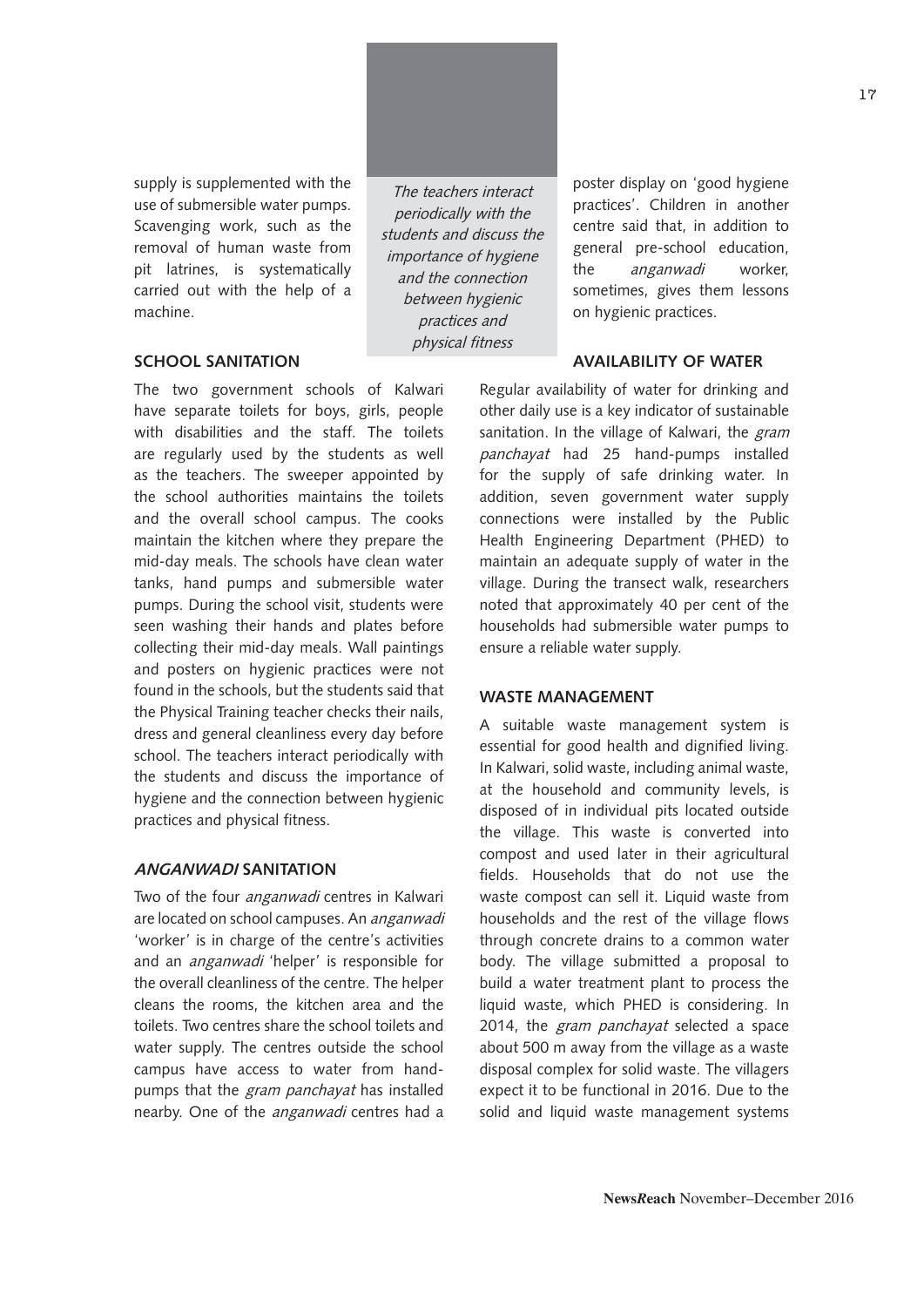in place, the village roads, seen during the walk, were dry and free of debris. Two sweepers recruited by the *gram panchayat* maintain the overall cleanliness of the village roads and drains.

#### **MAKING OF THE SWACHH GAON KALWARI**

The Bellagio Principles for

Sustainable Sanitation, endorsed by the members of the Water Supply and Sanitation Collaborative Council during its 5th Global Forum in November 2000, have identified the main cornerstones of sustainable sanitation as human dignity, quality of life, and environmental security at the household level; participation of all stakeholders, especially the consumers and providers of services in decision-making; and consideration of waste as a resource and its holistic management. Using this framework for the review of Kalwari proved to be exemplary. Over an approximate five-year period, the villagers came to a profound understanding of the ill-effects of poor sanitation practices and how to bring about change. Kalwari became a Swachh Gaon due to peer influence on behaviour change as well as the pro-active role adopted by government functionaries at the village, block, and district levels.

The following sections examine each of these factors and their roles in influencing the sanitation of Kalwari.

# **VILLAGE-LEVEL INSTITUTIONS LED FROM THE FRONT**

Kalwari's village-level institutions played a pivotal role in improving the status of hygiene and sanitation. The gram panchayat, the School Management Committee, and the

Kalwari became a Swachh Gaon due to peer influence on behaviour change as well as the pro-active role adopted by government functionaries at the village, block, and district levels

Village Health, Sanitation and Nutrition Committee (VHSNC) members worked together to achieve a clean village.

The *gram panchavat* mobilized government funds. The sarpanch and other Panchayati Raj Institutions (PRI) members, during their 2010–2015 tenure, utilized all the available

funds allocated under the Nirmal Bharat Abhiyan, and by PHED and other government departments to improve sanitation in Kalwari. The *gram panchayat* not only encouraged the construction of toilets at the household level but also took an active part in the disbursement of Rs 18 lakhs to the beneficiaries (Rs 4,600 for each individual household). The panchayat formed a monitoring committee comprising PRI members, community leaders and exarmy men, who supervised the construction of toilets before disbursing the funds. The gram panchayat arranged for the installation of water storage tanks in schools, two new government water supply connections, and approximately 20 hand-pumps in the village.

The sarpanch and other panchayat members played an active role in keeping the village clean. The *gram panchayat* recruited two sweepers and provided them with the basic equipment to maintain the general cleanliness of the village on a daily basis. The gram panchayat also took the initiative to construct roads and drains, ensuring that they were cleaned at regular intervals, and to install solar lights in the streets of the village to improve travel safety after dark. The gram panchayat spread awareness about the benefits of improved sanitation and hygiene practices through wall paintings and community meetings.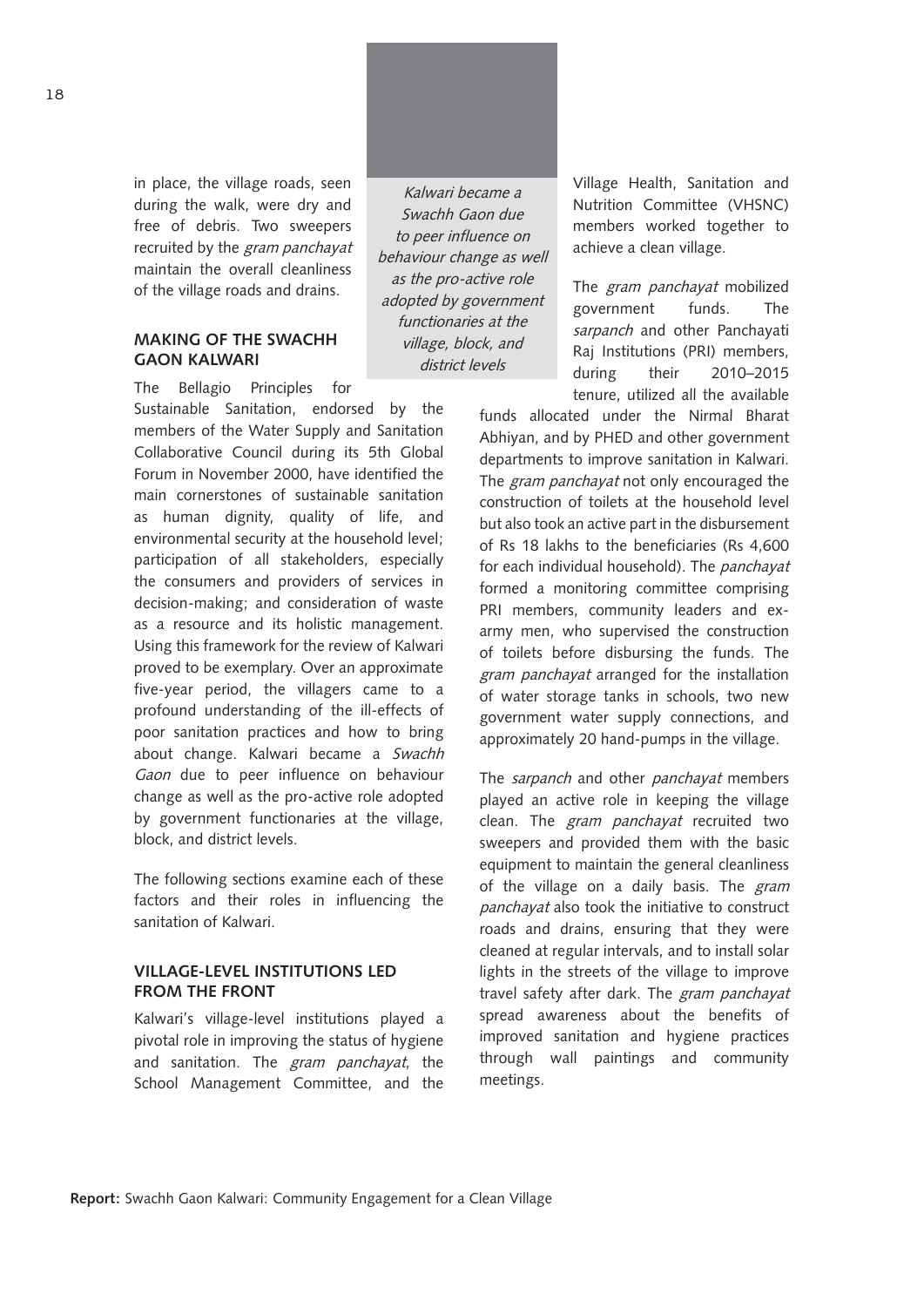The *gram sabha* also made meaningful contributions by providing an open platform to the gram panchayat members and communities to discuss issues of sanitation and necessary followup. Based on the outcome of those discussions, the *gram* panchayat appealed for funds

Regular monitoring by government functionaries works both as a check on the performance of the Village-level Institutions and a motivation to execute responsibilities effectively

from the relevant government departments and undertook action, utilizing the available funds.

The School Management Committee members perform the important role of monitoring the cleanliness of school campuses. They regularly oversee the cleanliness of the toilets and kitchens in particular, and they check the quality of the mid-day meals from time to time. In case students fail to come to school in clean uniforms, the committee members play a vital role in discussing these issues with the respective teachers and the parents. Sunita Devi, a member in Kalwari, shared that the meetings with the teachers serve as a useful platform to discuss issues of sanitation and creating a healthy environment.

Members of the VHSNC have also played a critical role in improving sanitation practices in the village. They conduct awarenessgeneration meetings with small groups of villagers, including marginalized people such as women, young girls and children. Committee members discuss hygiene practices, both at the personal and the household levels, children's health and vaccinations, pregnant women's health, and cleanliness of toilets and kitchens. In collaboration with the gram panchayat, the committee used Rs 10,000 as an annual grant to each VHSNC by the Health Department. for constructing drains, and spraying the area, from time to time, to keep the village free of flies and mosquitoes.

## **POSITIVE ENVIRONMENT FOLLOWING GOVERNMENT SUPPORT AND MONITORING**

Regular monitoring by government functionaries works both as a check on the performance of Village-level Institutions and a motivation

to execute responsibilities effectively. Representatives from the office of the Additional Deputy Commissioner periodically visit Kalwari to supervise the sanitation status. During group discussions, villagers shared that on one recent occasion, the Additional Deputy Commissioner paid a surprise visit at 5:00 a.m. to Kalwari to check whether anyone was found defecating in the open. Representatives of PHED check the quality of water once or twice a year. Representatives from the Health Department conduct health check-ups of school children once a quarter, approximately. The gram prerak (village motivator), in charge of the Swachh Bharat Mission at the block level, often visits the village to check the overall cleanliness, waste management, and the conditions of roads, school and anganwadi sanitation, as well as household latrines. Such regular monitoring by officers from different government departments ensures compliance by villagers and also deters unscrupulous elements from littering and draining household water into the streets.

## **COMMUNITIES SHOW WILLINGNESS TO ADOPT CHANGES**

Changes in the collective behaviour of the community in Kalwari have created a better and healthier environment. Villagers have acted on the awareness they gained about the benefits of proper hygiene and sanitation.

Construction of toilets is sometimes easier than changing habits and getting villagers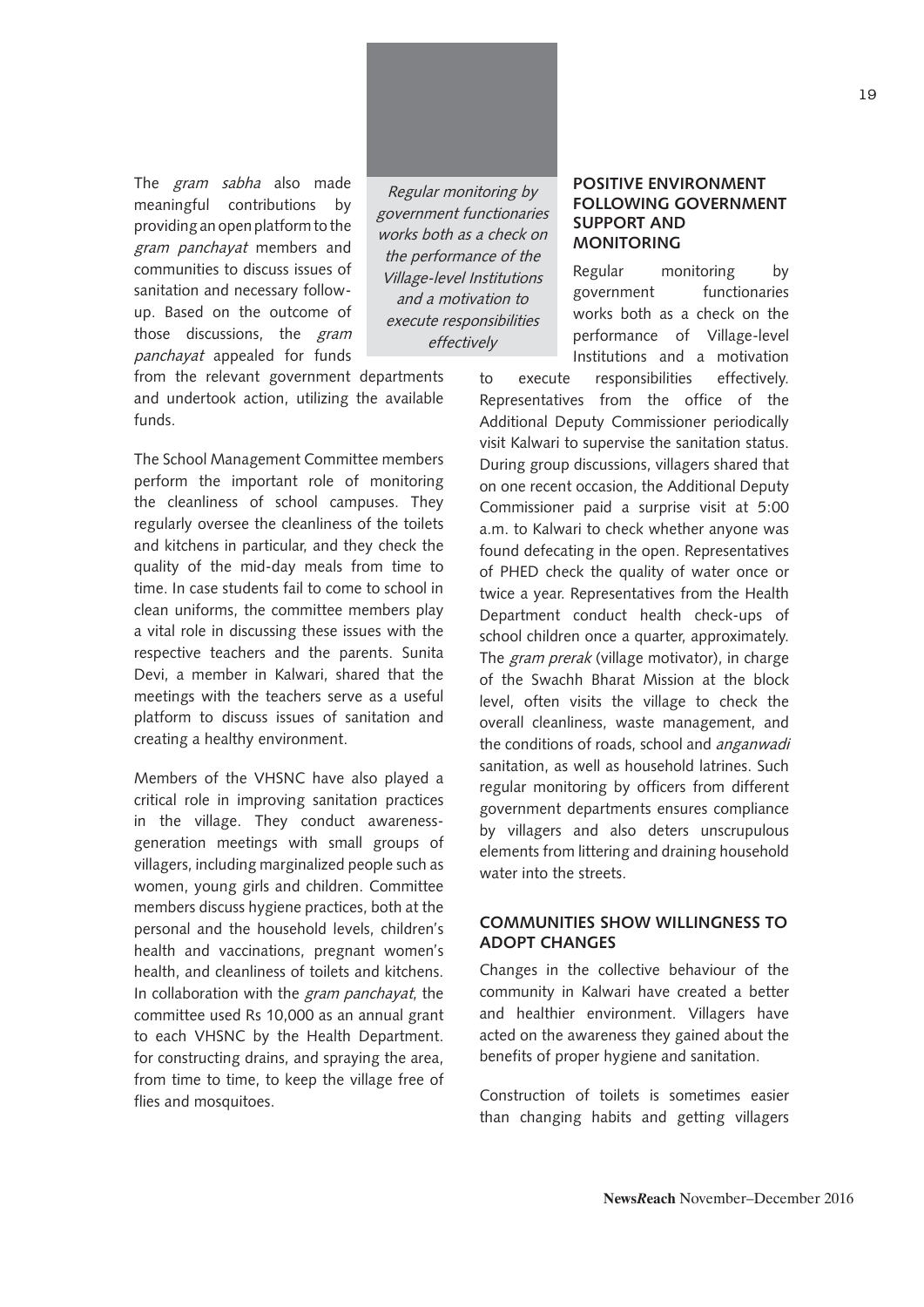to use the toilets for what it is meant. Toilets are often used as store rooms or cow sheds. However, the villagers of Kalwari have willingly conformed to the desired behaviour in toilet use and improved personal hygiene, maintenance and cleanliness of households, schools, anganwadi centres and the village, thereby making their village a Swachh Gaon.

This behavioural change in Kalwari can be attributed to

increased levels of awareness and education among the villagers. Knowledge and information about the ill-effects of living in a filthy environment and how it leads to diseases and untimely deaths had a strong psychological impact on the villagers. Peer influence also worked as a binding force in this respect. Sehgal Foundation's 'Good Governance Now!' initiative in Village Leadership School sessions provided selected community leaders (named as Sushasan Champions) with information about the ill-effects of poor sanitation practices and made them aware of the benefits of good hygiene habits. These champions understood the provisions under the Swachh Bharat Mission. Thus, greater citizen participation and public awareness have led to effective implementation of the sanitation programmes of the government.

#### **CRITICAL ROLE OF WOMEN'S INFLUENCE**

Women and girls are traditionally responsible for domestic water supply, sanitation and maintaining a hygienic environment in village homes. As managers at the household level, women also have a higher stake in the improvement of the community water and sanitation services and in sustaining facilities.

The collective action in Kalwari toward sustainable sanitation can be replicated in other villages. The partnerships between communities, village-level institutions, government departments and nonprofit organizations led to the creation of a Swachh Gaon in Kalwari, over a period of five years.

Rajbala's (VHSNC member in Kalwari) observation in this regard is apt. She said that the increase in awareness levels with greater dissemination of knowledge about good hygiene practices among women in Kalwari has changed the face of sanitation and created a healthy environment across households. Meetings of the VHSNC as well as the Village Leadership School sessions of the 'Good Governance

Now!' initiative have mobilized women by stressing on the importance of good hygiene habits, which has gradually influenced their thinking. Slowly, the villagers have stopped the age-old poor sanitation habits and have started accepting the changes. They have ceased open defecation, have begun regular cleaning of toilets and kitchens, wash their hands, use soaps, and dispose off garbage properly. Although stereotypical gender roles continue in the village, some of the Sushasan Champions mentioned in the group discussion that even male members of their families now take an active part in maintaining cleanliness.

#### **CONCLUSION**

The collective action in Kalwari toward sustainable sanitation can be replicated in other villages. Partnerships among communities, village-level institutions, government departments and non-profit organizations led to the creation of a Swachh Gaon in Kalwari, over a period of five years. The election of an informed, public-spirited sarpanch and good Ward Members created an environment in which the elected representatives were aware of their roles and responsibilities and were better able to plan for the development and to use the development funds in their village.